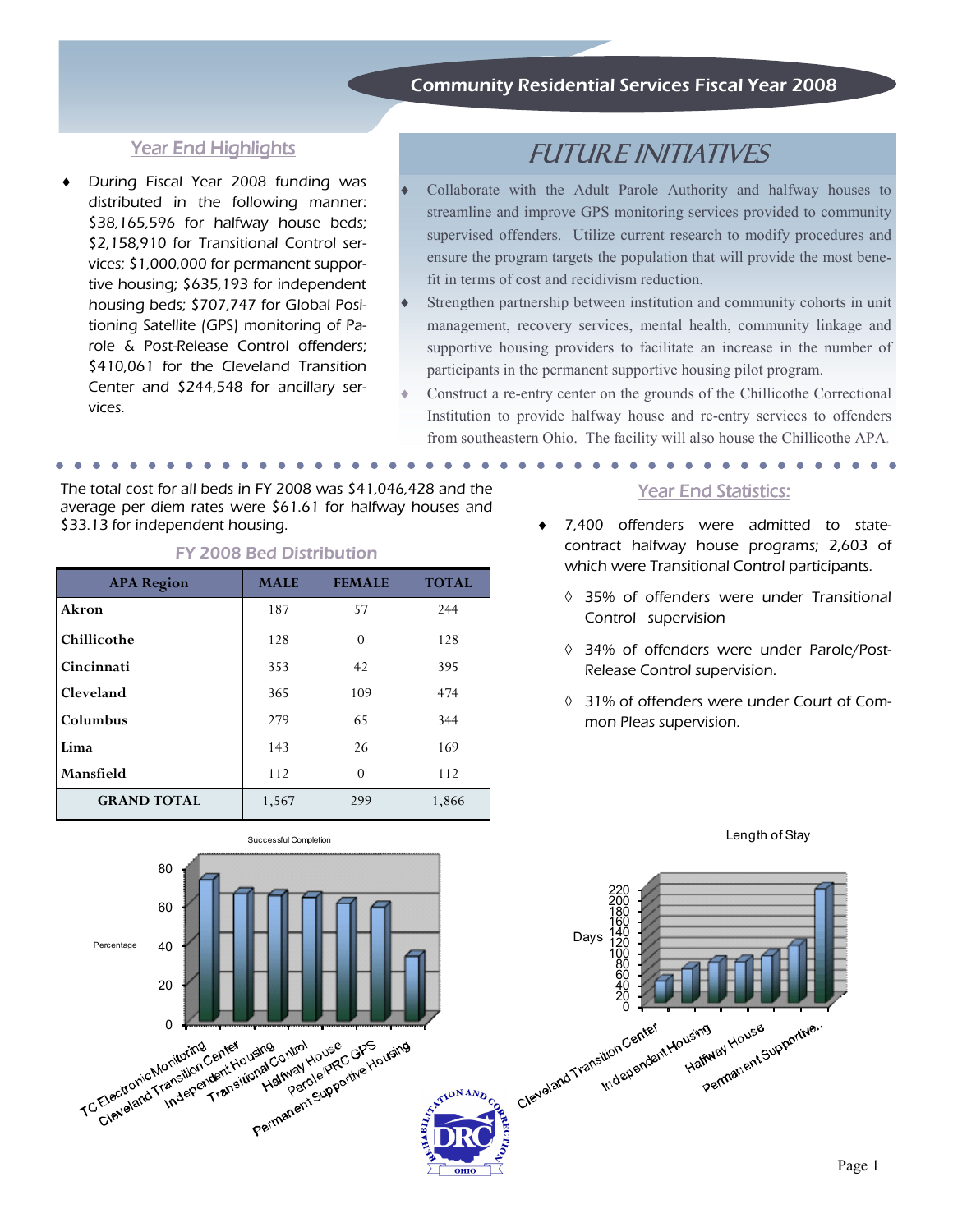# **Halfway House Offender Information**

#### Halfway House Demographics

- $\bullet$  7,400 offenders participated (including TC)
	- 85% male male
	- 89% unmarried
	- Average age 35 years
	- 52% Caucasian: 46% African-American
	- $\bullet$  Average highest grade completed-11th

#### Offense Information

#### **Instant Offense**

- 35% drug offenses;
- 31% violent offenses;
- 21% property offenses
- 50% 1st, 2nd or 3rd degree felony offenses
- $\triangleleft$  Offender History
	- 97% convicted of at least one prior felony
	- 17% convicted of five or more prior felonies

## Transitional Control Demographics

- ♦ 2,603 offenders participated 2,603 offenders participated
	- 90% male
	- 89% unmarried
	- Average age 33 years
	- 49% Caucasian: 48% African-American
	- $\bullet$  Average highest grade completed-12th

# Offense Information

- **Instant Offense** 
	- 36% drug offenses;
	- 30% violent offenses;
	- 18% property offenses
	- 52% 1st, 2nd or 3rd degree felony offenses
- $\triangleleft$  Offender History
	- 99% convicted of at least one prior felony
	- 14% convicted of five or more prior felonies



# Transitional Control and Electronic Monitoring

- ♦ The number of Transitional Control participants increased by 3% from FY07.
- $\bullet$  56% were employed full or part-time at the time of discharge from the Transitional Control program.
- ♦ Transitional Control offenders earned \$4,144,991; paid \$5,643 in restitution; \$27,750 in court costs; \$66,770 in child support and completed 20,137 community service hours.
- ♦ \$1,234,000 was paid by offenders into the Transitional Control rotary account.
- 827 offenders were monitored via Global Positioning Satellite or Electronic Monitoring. 473 of the offenders were under Parole/Post-Release Control supervision of the Adult Parole Authority; 354 of the offenders were Transitional Control participants stepped-down into home placements.

#### GPS/EM Utilization by APA Region